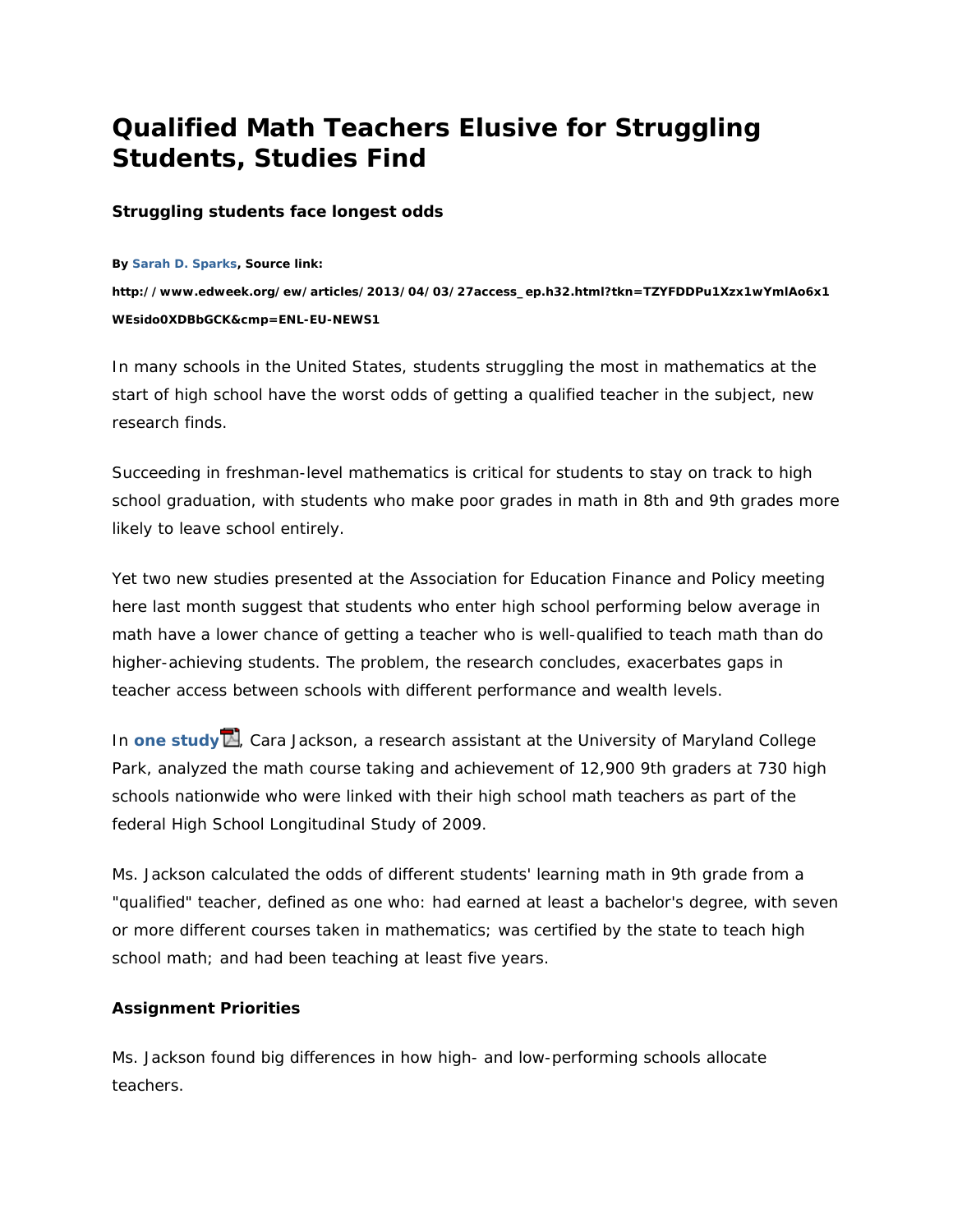"Within schools, a student's access to qualified teachers wasn't related to gender or race or socioeconomic status, or whether the student is an English-language learner," she said. "It is related to whether the student is enrolled in special education or a low-level math class."

Ms. Jackson found that in schools considered high-performing on the basis of state math and language arts test scores, students in special education and those enrolled in low-level math classes are slightly more likely to get a qualified teacher than students in higher-level math classes. By contrast, in average and low-performing schools, it is the reverse. In lowachieving schools, special education students and those in low-level math classes are a third less likely to have a qualified math teacher than their higher-achieving peers.

In 9th grade, Ms. Jackson found, high-performing math students in average or lowperforming schools had about 10 percent "higher odds of getting a qualified math teacher, even after controlling for the level of math they are taking," she said.

"We might be seeing optimal matching here. If you have limited resources, you might put your teachers with the strongest content knowledge with the students in the highest-level math classes," Ms. Jackson said, adding, "or it might just be a way to reward your best teachers. But that certainly makes it harder for low-achieving students to catch up to their peers."

The opposite may be true in high-achieving schools, with administrators directing their best teachers to serve the most struggling students, but Ms. Jackson said it isn't clear whether that is because those schools have more qualified math teachers or simply make assignments differently.

Attending a wealthier or higher-performing school can boost a freshman's odds of getting a qualified teacher, too.

In the wealthiest fifth of schools, according to Ms. Jackson's analysis, 54 percent of 9th grade students had access to qualified math teachers, while only 46 percent of students in the poorest 20 percent of schools did. For every standard deviation decrease in a school's poverty level, its students are nearly 50 percent less likely to get a qualified math teacher.

## **School Differences**